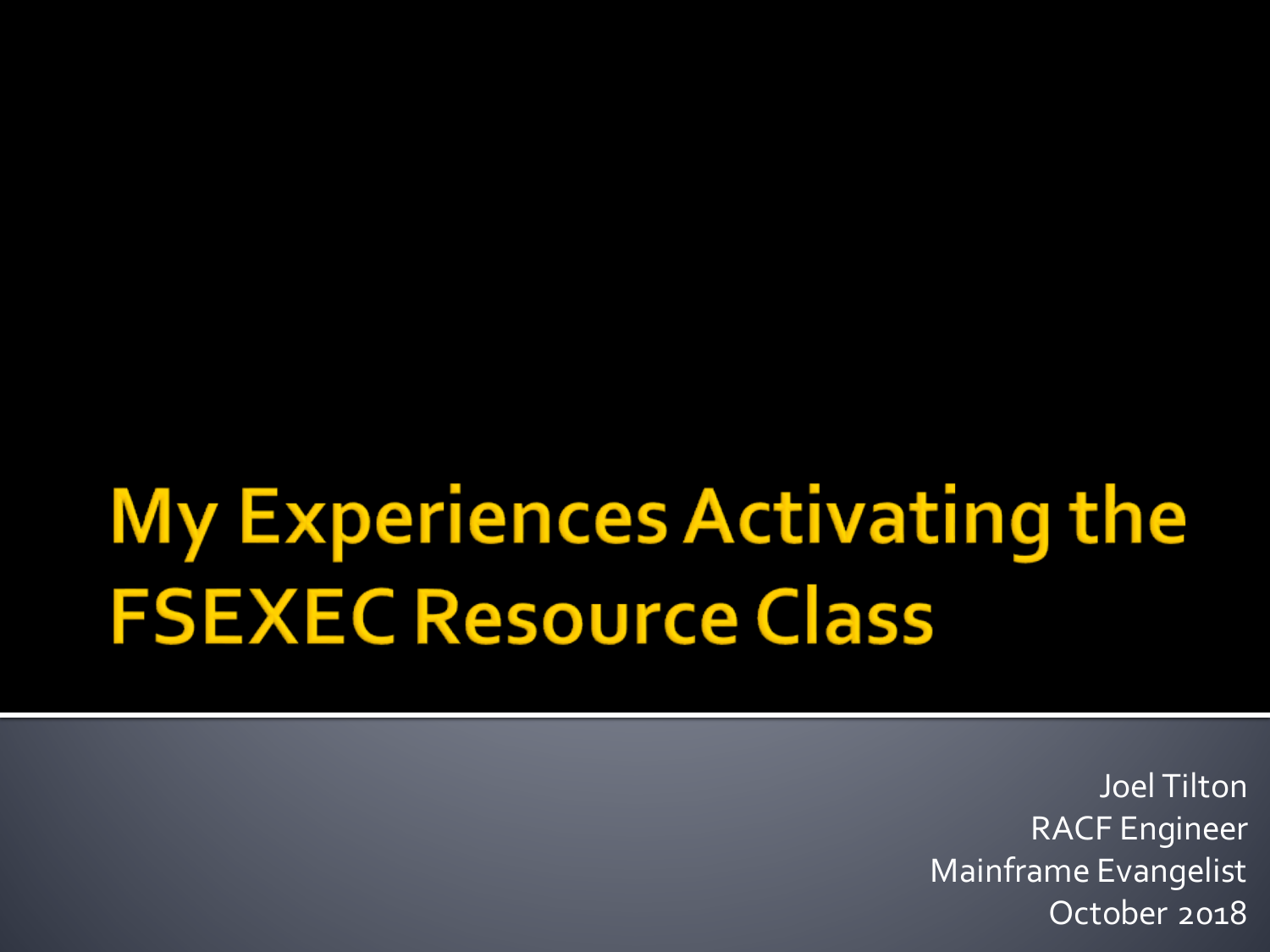# **About Joel Tilton, CISSP**



- **Joel Tilton is a former employee of IBM, where he got his start with mainframes,** who continues to champion mainframe security issues and solutions.
- Over 20+ years technical IT experience, the majority of which was gained in hands- on technical roles, performing a variety of duties in diverse and complex environments.
- **The majority of Joel's experience is focused on IBM mainframe systems, where he** performs as a Technician and Project Manager. Joel's specialist subject is IT Security, in particular z/OS and associated subsystems (CICS, DB2, MQ, zSecure, etc.) security with RACF.
- Joel is also an active member of the Tampa Bay RUG (RACF User Group) which meets jointly with the NY RUG. Joel has a true passion for security and the mainframe. Long live the mainframe!
- <https://www.linkedin.com/in/joeltilton>
- [RACFEngineer@gmail.com](mailto:RACFEngineer@gmail.com)
- $\blacksquare$  702-483-RACF(Google Voice)  $\blacklozenge$  Because it's cool!

© 2018, Joel M. Tilton Activating FSEXEC – October 2018 - Bring the Heat! 2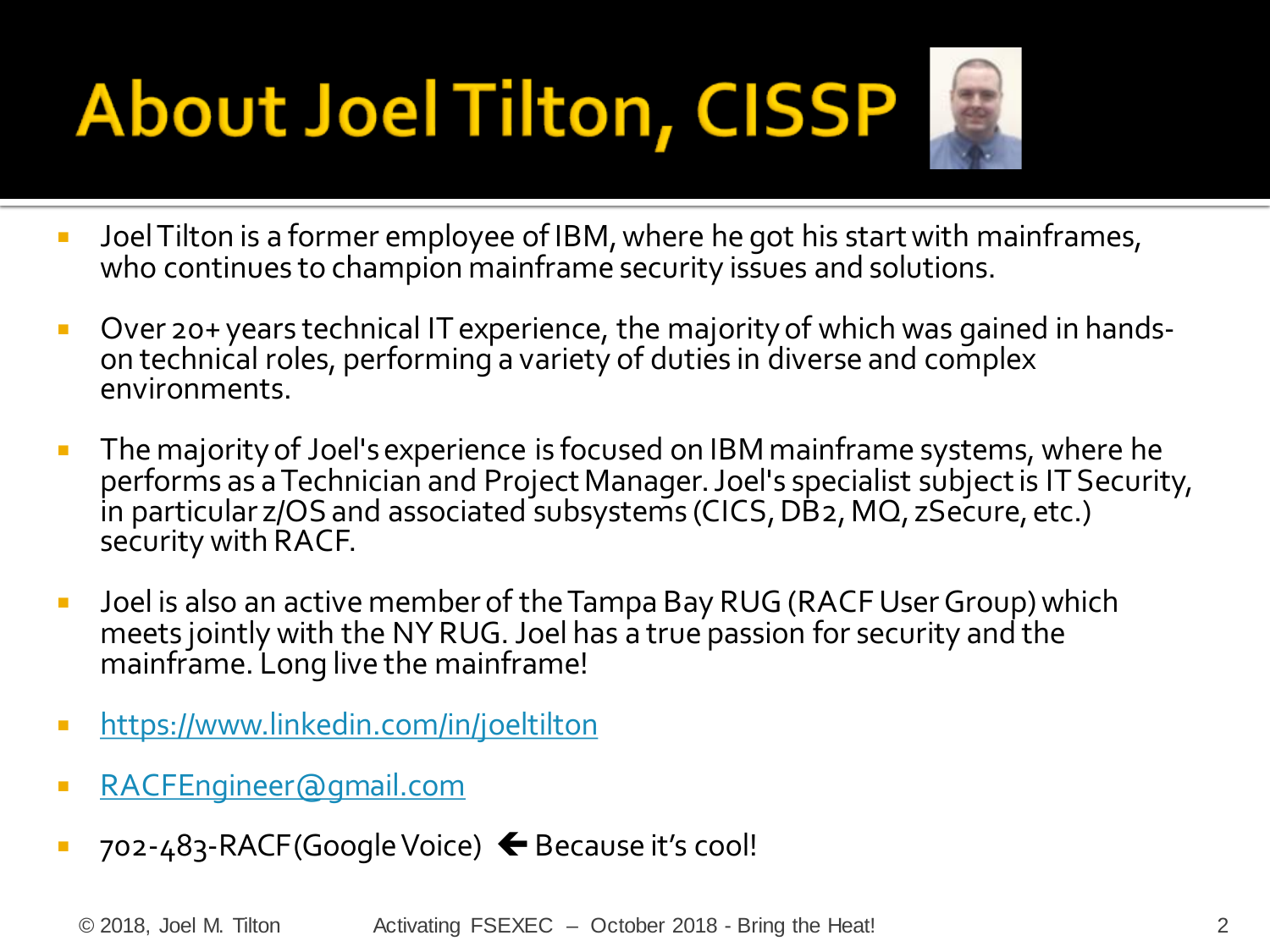## **Disclaimers**

- All products, trademarks, and information mentioned are the property of the respective vendors.
- Mention of a product does not imply a recommendation.
- Always test new profiles on a non-production system.
- Only you can prevent IPLs…
- The views expressed are his own personal views, and are not endorsed or supported by, and do not necessarily express or reflect, the views, positions or strategies of his employer

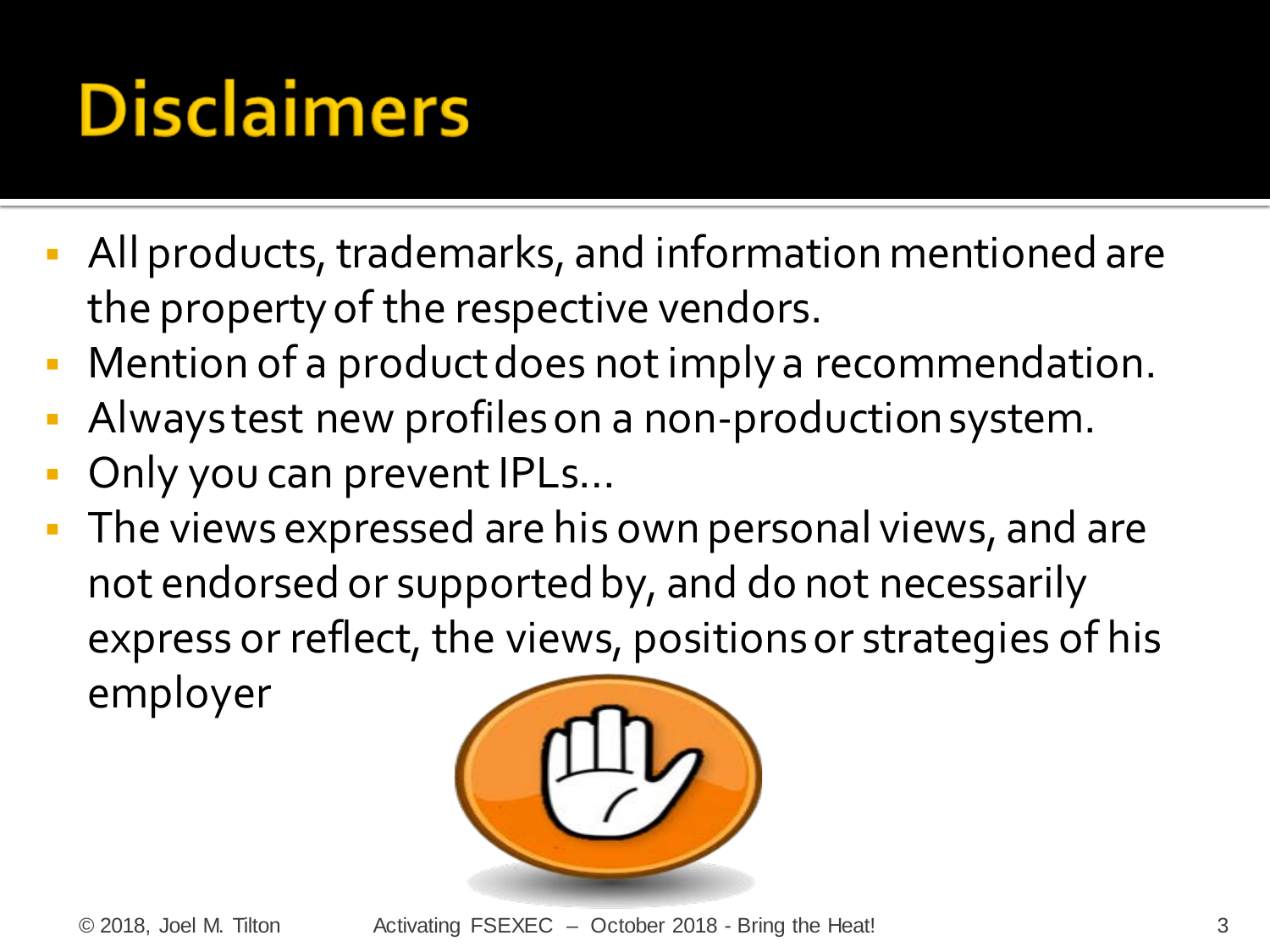

- **FSEXEC** Available with z/OS 2.2
- **SETR CLASSACT & More**
- **Securing the Unknown**
- Wherefore art thou SMF?
- Calls to FSEXEC in One Month
- What "thingy" typically calls FSEXEC ?
- **Suggestion, Start Small**
- **RFEs**

**Because IBM developers need work!**  $\odot$ ■ Wrap Up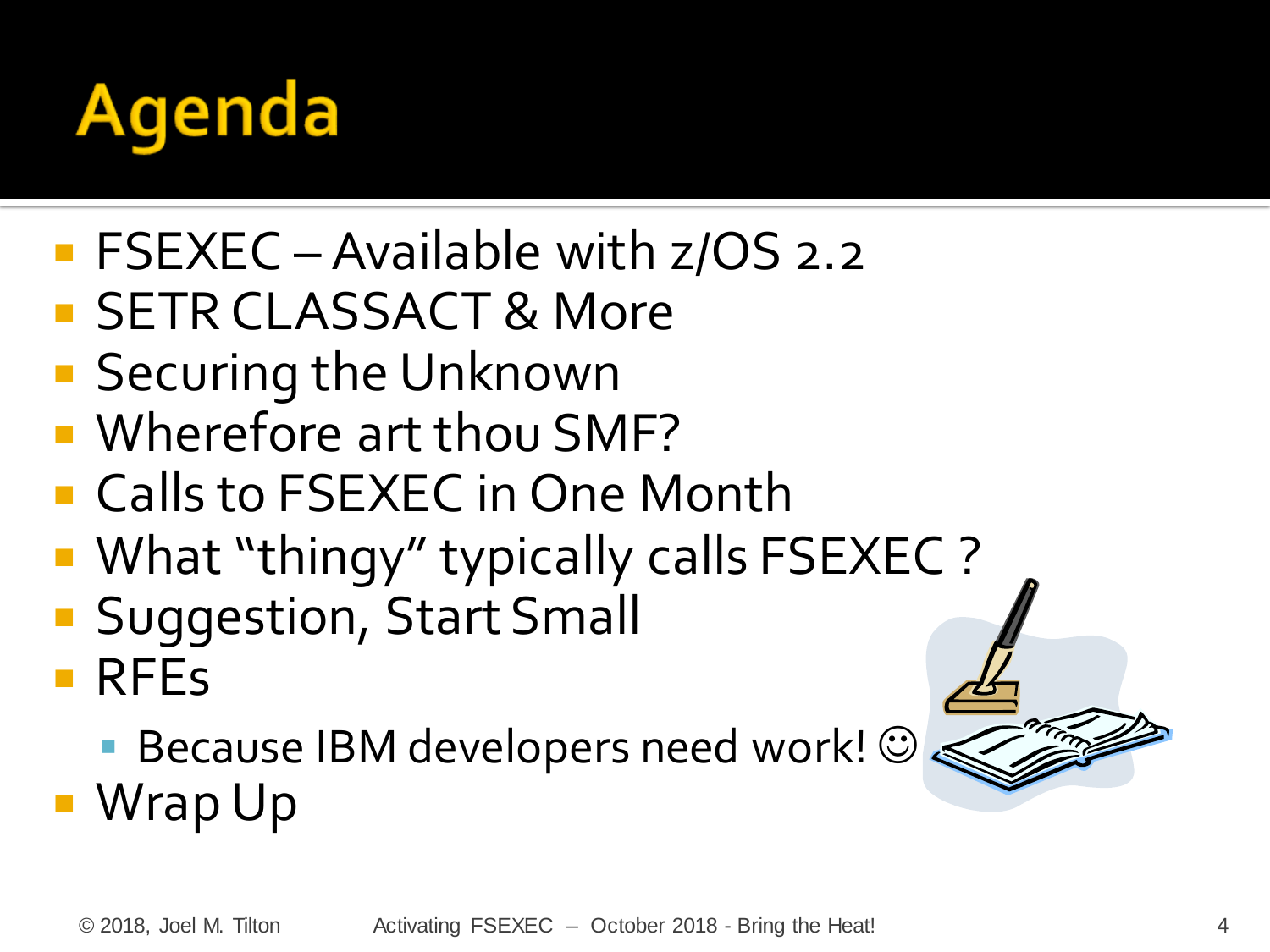## **FSEXEC - How It Works**

- **Think of it as "Front Door" Access Check** 
	- Without access I'm stopped at the door by the bouncer
	- Do NOT Pass Go; Do Not Collect \$200
- **Superuser, auditor, or read-only auditor privilege does NOT override FSEXEC denial of access.**
- RACLIST Required
- **FITUA** FSEXEC restriction does not apply to file systems mounted with the '-s nosecurity' option.
	- So verify how your file systems are mounted!
- **[https://www.ibm.com/support/knowledgecenter/en/SSLT](https://www.ibm.com/support/knowledgecenter/en/SSLTBW_2.3.0/com.ibm.zos.v2r3.icha700/reaiazotfs.htm)** BW\_2.3.0/com.ibm.zos.v2r3.icha700/reaiazotfs.htm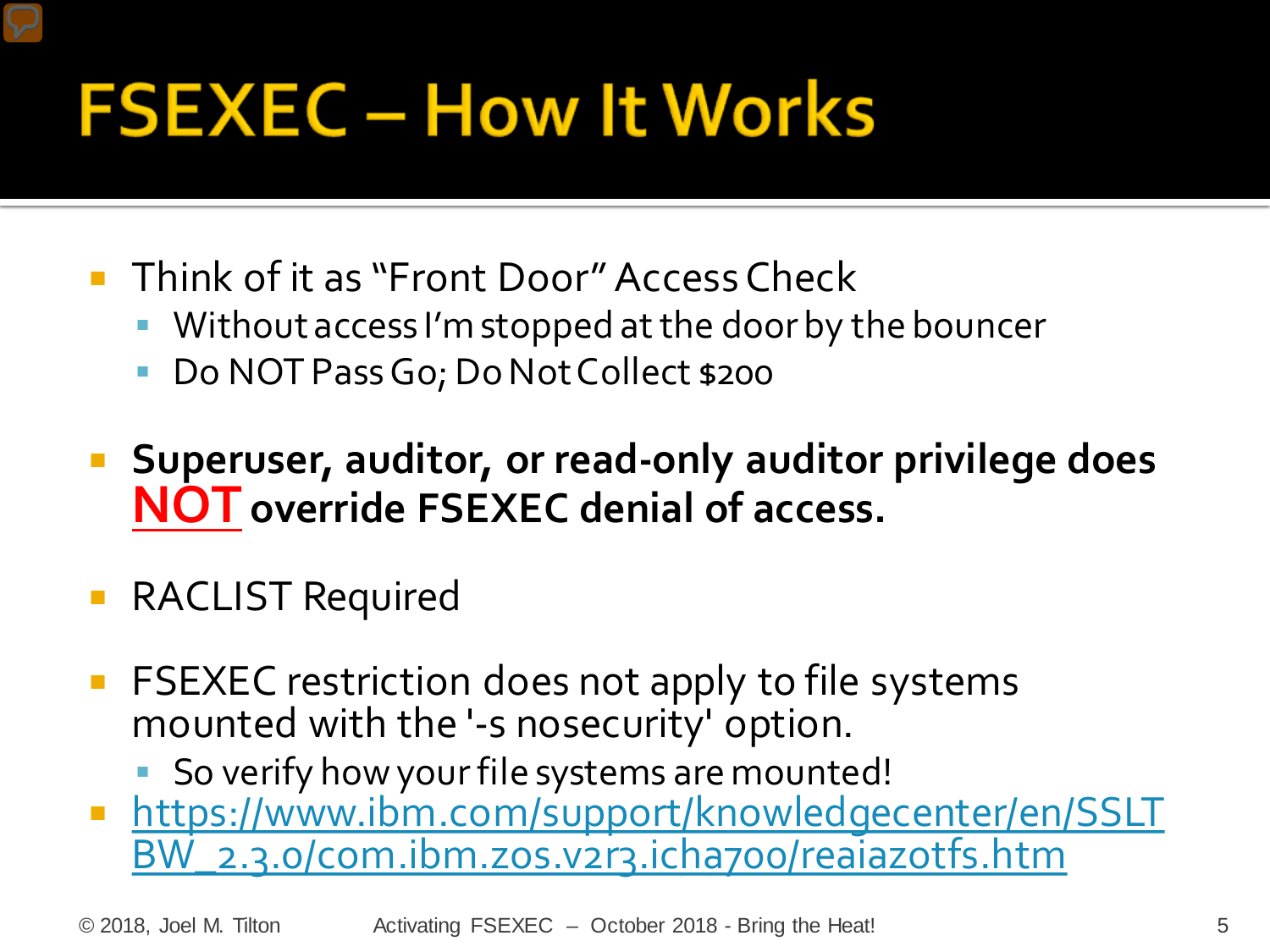## **Class Activation**

#### **SETR CLASSACT(fsexec) AUDIT(fsexec) GENERIC(fsexec) RACLIST(fsexec)**

- GENERIC() means GENCMD()too
- However NOGENERIC does not include NOGENCMD!
- **When in doubt always code GENERIC & GENCMD** 
	- **Thanks to Julie Bergh for that tip!**

#### **RDEFINE RACGLIST FSEXEC OWNER()**

- **IFL will not** refresh in-storage RACF profiles
- Ensure SysplexConsistency for RACF
- By Product…Performance Improvement
- **SETR classact(RACGLIST) audit(RACGLIST)**
- **SETR RACLIST(…) REFRESH** 
	- Builds RACGLIST profiles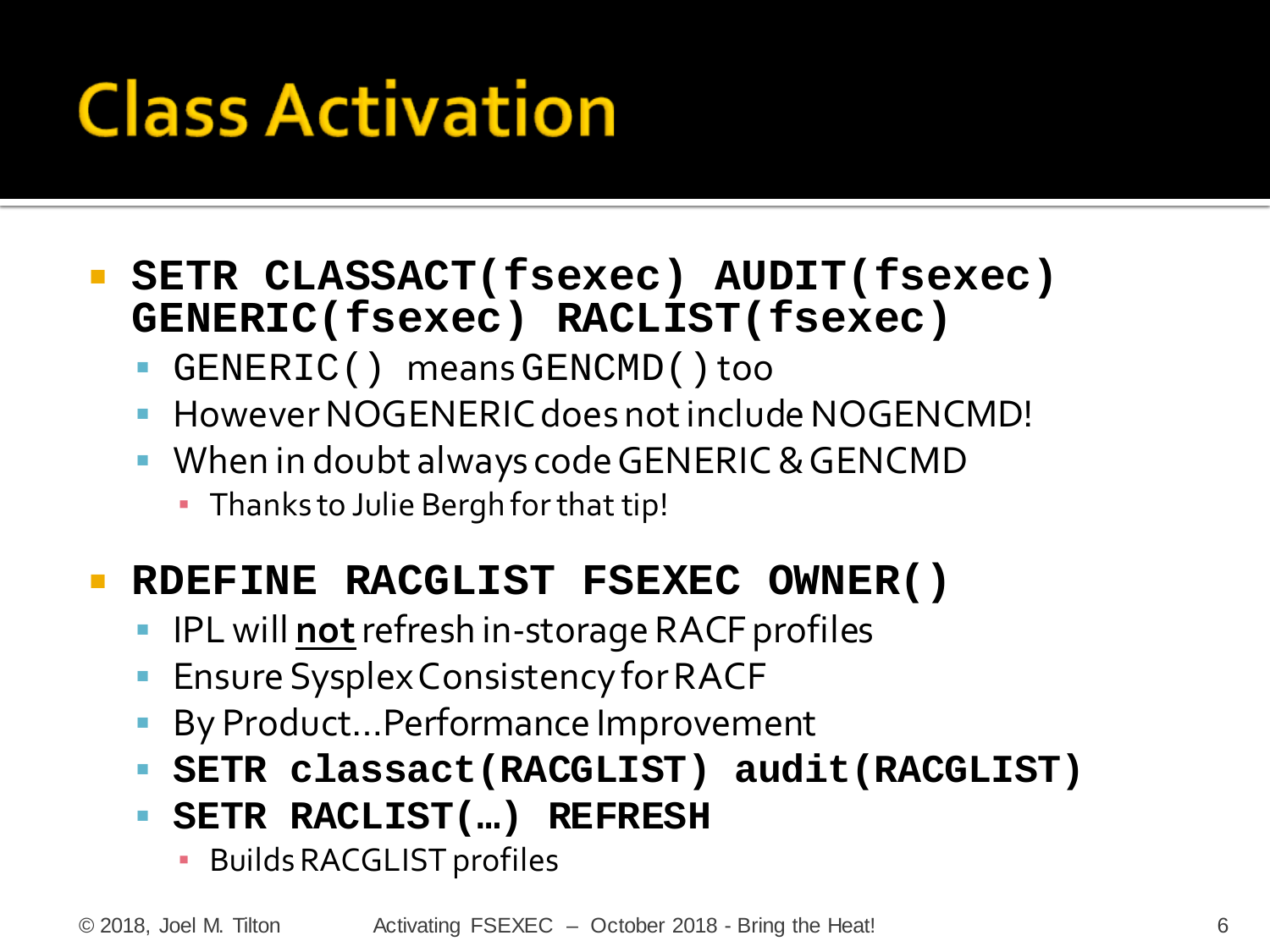# **Securing the Unknown**

- **Everything is going great when we have** 
	- SMF
	- ICH408I



- Well maybe not "great" when we get security violations
- **At least we have a "hint" of where is the problem**
- But what would we do if none of these are available?
- **There's always exits** 
	- **But do we have the time or expertise?**
- **How do you secure a resource when you can't find** any bread crumbs?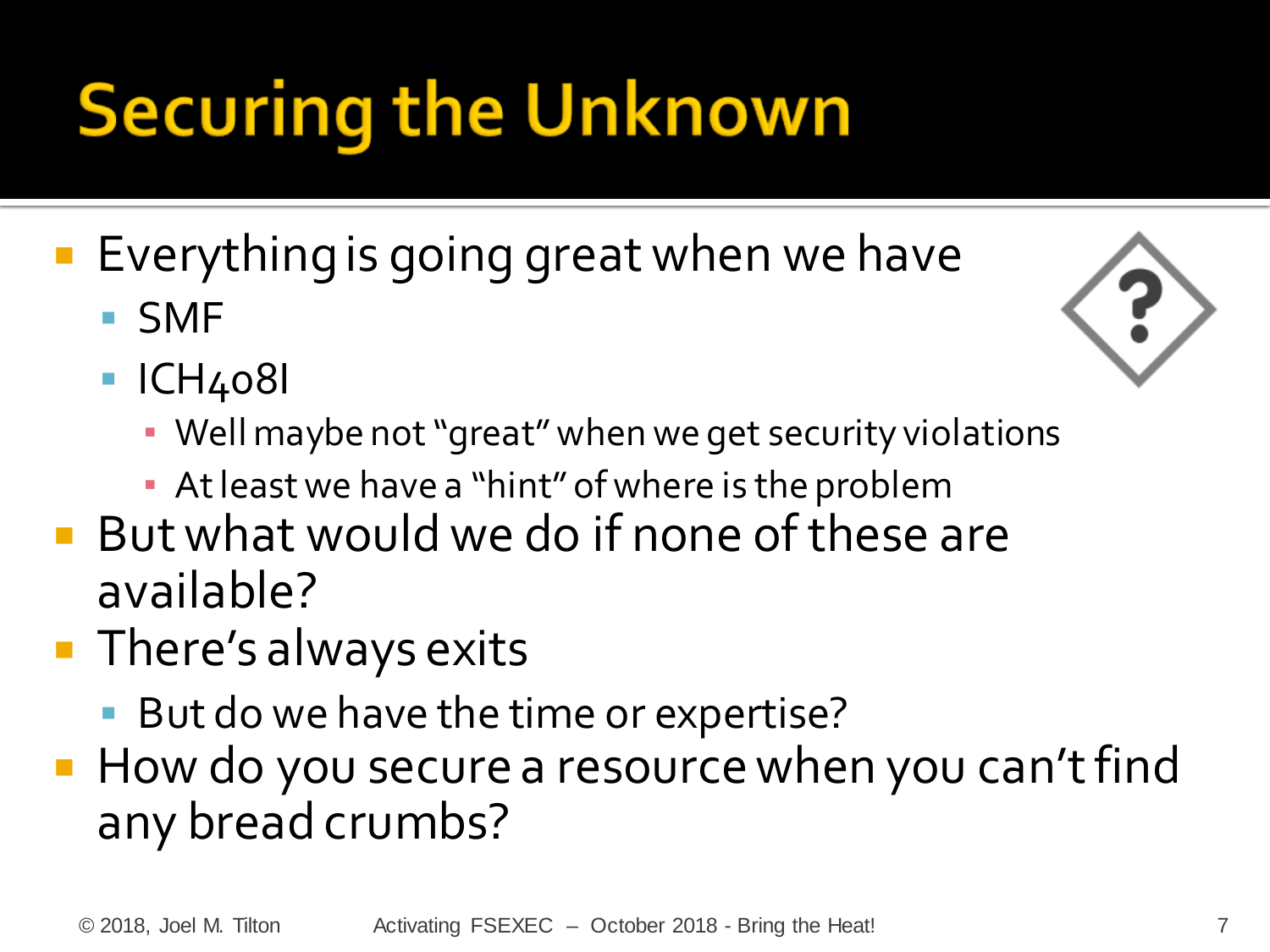## **Wherefore art thou SMF?**

- Where oh where has my SMF gone?
- AUDIT(ALL(READ)) but still don't get SMF?
	- RACROUTE … LOG=NONE
		- **Alas the software has decided the security engineer** doesn't get to control logging! 8
- **Never give up, never surrender!**
- **PMR IBM to death of course**  $\odot$ 
	- I Love the smell of Sev 2 PMRs in the morning!
	- But IBM takes time to build fixes  $\odot$
	- So PMR is the "long game"

**LOGS**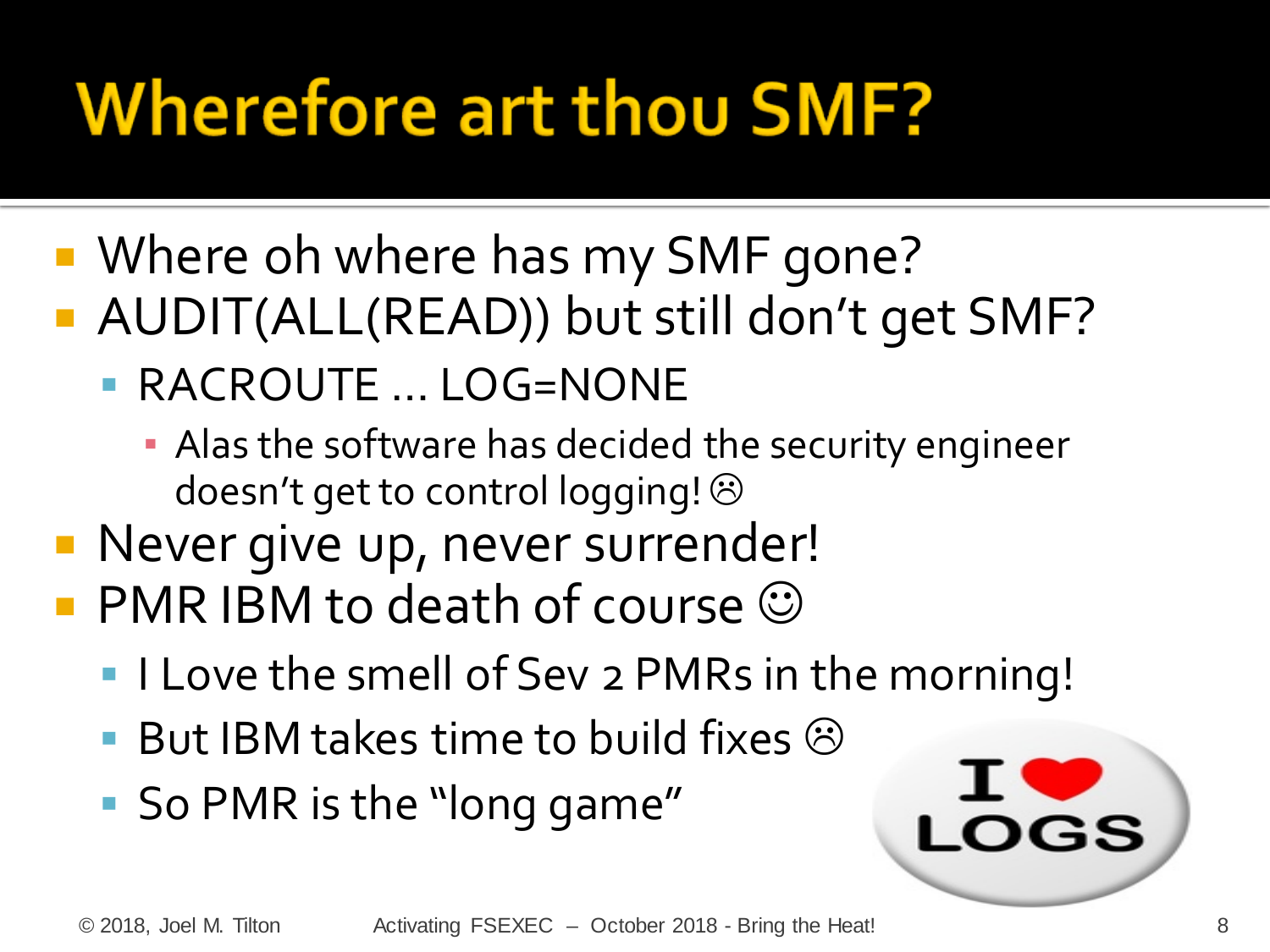## **Wherefore art thou SMF?**

■ If you really want a Nor'easter of SMF....

- **SETR LOGOPTIONS(ALWAYS(class\_name))** 
	- Check with your systems programmer first!
	- And still duck if SMF starts dumping like crazy...
	- I still remember the day when some did this:
		- RALT PROGRAM \*\* AUDIT(ALL(READ))
			- **BONUS QUESTION: Why did that cause pain?**
			- **· HINT: SYS1.TCPIP.SEZALOAD**

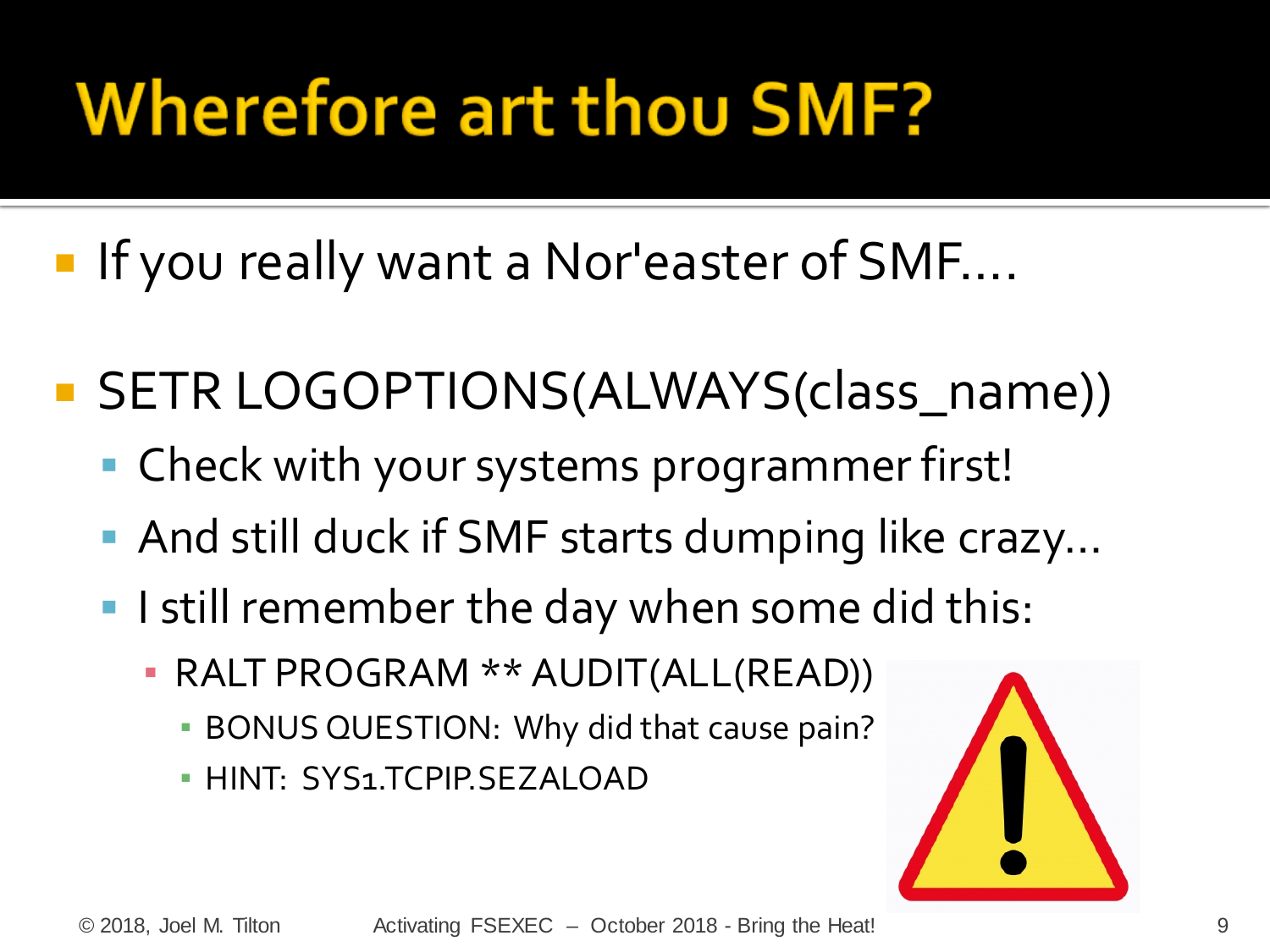#### 50,766,830 FSEXEC Calls - 1 Month

| $Commoned == =>$       | IBM Security zSecure ACCESS summary                                                                               |
|------------------------|-------------------------------------------------------------------------------------------------------------------|
| Access monitor records | Classes like ESEXEC                                                                                               |
|                        | Class                                                                                                             |
| Occurrence             | First occurrenc Last occurrence                                                                                   |
| 50766830               | 9Sep2018 00:42 30ct2018 08:27<br><b>FSEXEC</b>                                                                    |
| Occurrence             | Profile<br>key used                                                                                               |
| 50766830               |                                                                                                                   |
| Occurrence             | RetATT AccRC<br>Intent<br>Type                                                                                    |
| 50766830               | UPDATE<br>Fast<br>$\blacktriangleleft$                                                                            |
| Occurrence             | <b>Resource</b>                                                                                                   |
| $\overline{4}$         | SYSP.PGRP.OMVS.BFORGE.AGTBAS.<br>.DIR                                                                             |
| ュフ                     | SYSP.PGRP.OMVS.CERT.GCU.DIR                                                                                       |
| 43                     | SYSP.PGRP.OMVS.CICS<br>.ZFS.DIR                                                                                   |
|                        | <b>ZFS.DIR</b>                                                                                                    |
| 148                    | SYSP.PGRP.OMVS.CTG.                                                                                               |
| 168                    | SYSP.PGRP.OMVS.DB2B10.M1.DIR                                                                                      |
| 2397730                | SYSP.PGRP.OMVS.DOVETAIL.USERLOGS.DIR                                                                              |
| 7403777                | SYSP.PGRP.OMVS.DOVETAIL.V5R1M1.DIR                                                                                |
| 1031                   | SYSP.PGRP.OMVS.DTCDIRS.BOX.SERVER.DIR                                                                             |
| 255                    | SYSP.PGRP.OMVS.DTCDIRS.PKISERV.DIR                                                                                |
| -48                    | SYSP.PGRP.OMVS.DTCDIRS.<br>.DIR                                                                                   |
| 11001                  | SYSP.PGRP.OMVS.DTCDIRS.WMB.DIR                                                                                    |
| 62449                  | SYSP.PGRP.OMVS.JAVA.<br>.DIR                                                                                      |
| 16366                  | SYSP.PGRP.OMVS.JAVA.<br><b>H.DIR</b>                                                                              |
|                        |                                                                                                                   |
| 11618                  | SYSP.PGRP.OMVS.JAVA.<br>.DIR                                                                                      |
| 354726                 | SYSP.PGRP.OMVS.JAVA.<br>.DIR                                                                                      |
| 362821                 | SYSP.PGRP.OMVS.MPT.DIR                                                                                            |
| 1608                   | SYSP.PGRP.OMVS.MOM<br>. PB.DIR                                                                                    |
| 163003                 | SYSP.PGRP.OMVS.NONSP.<br>.DIR                                                                                     |
| 257                    | SYSP.PGRP.OMVS.SYSTEMS.DIR                                                                                        |
| 96                     | SYSP.PGRP.OMVS.WAS.ZOSCONN.V3R0.DIR                                                                               |
| 6565                   | SYSP.PGRP.OMVS.WASIHS.DIR                                                                                         |
| 15106                  |                                                                                                                   |
| 3373                   | SYSP.PGRP.OMVS.WAS .BBO.SBBOHFS.DIR<br>SYSP.PGRP.OMVS.WAS .BBO.SHAPHFS.DIR<br>SYSP.PGRP.OMVS.WAS .BBO.SIWOHFS.DIR |
| 108                    |                                                                                                                   |
|                        |                                                                                                                   |
| 2                      | SYSP.POO1.OMVS.BMC.DIR                                                                                            |
| 108                    | SYSP.PO01.OMVS.DYNATR.AGENT.DIR                                                                                   |
| 26                     | SYSP.POO1.OMVS.MOSI.DIR                                                                                           |
| 78                     | SYSP.POO1.OMVS. . DIR                                                                                             |
| $\overline{4}$         | SYSP.PO01.OMVS.WAS.ZOSCONN.CONFIG.DIR                                                                             |
| s                      | SYSP.POO1.OMVS.WAS .DMGR.CONFIG.DIR                                                                               |
| 26                     | SYSP.POO3.OMVS.MOSI.DIR                                                                                           |
| s                      | SYSP.POO3.OMVS. DIR                                                                                               |
| $\blacktriangleleft$   | SYSP.POO3.OMVS.WAS.ZOSCONN.CONFIG.DIR                                                                             |
| 39619                  | SYS1.OMVS.PMVS21.ROOT                                                                                             |
|                        | SYS1.OMVS.PMVS31.BBLZFS                                                                                           |
| 45                     |                                                                                                                   |
| 39162297               | SYS1.OMVS.PMVS31.ROOT                                                                                             |
| 301947                 | SYS1.P001.OMVS.ETC.DIR                                                                                            |
| 460340                 | SYS1.P003.OMVS.ETC.DIR                                                                                            |
|                        |                                                                                                                   |
|                        |                                                                                                                   |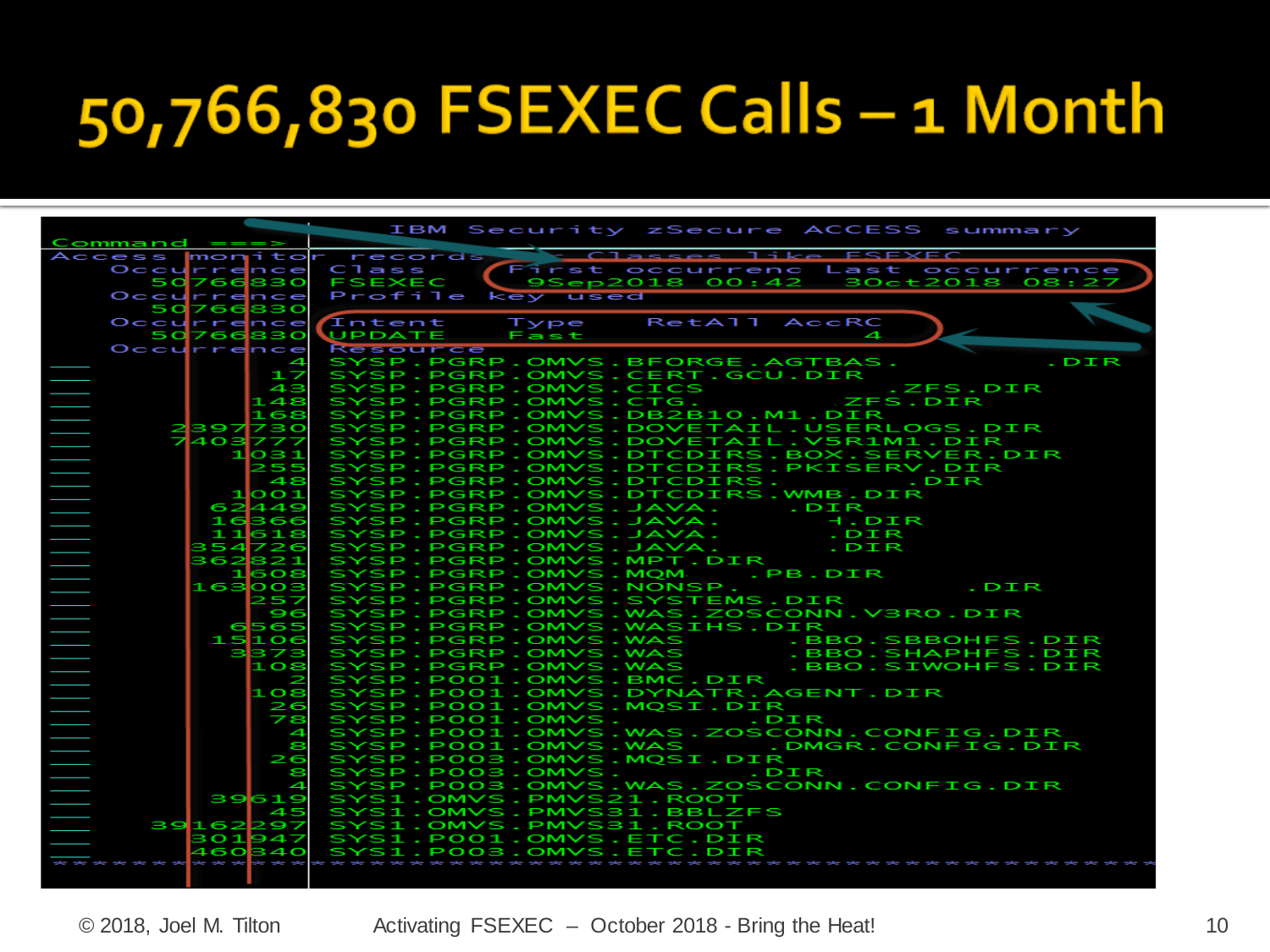### **So Who Typically Accesses FSEXEC?**

- Batch UserIDs
- **Every SFTP UserID**
- **Started Tasks**
- Anything Using z/OS UNIX
- **That's a BIG access list in some cases**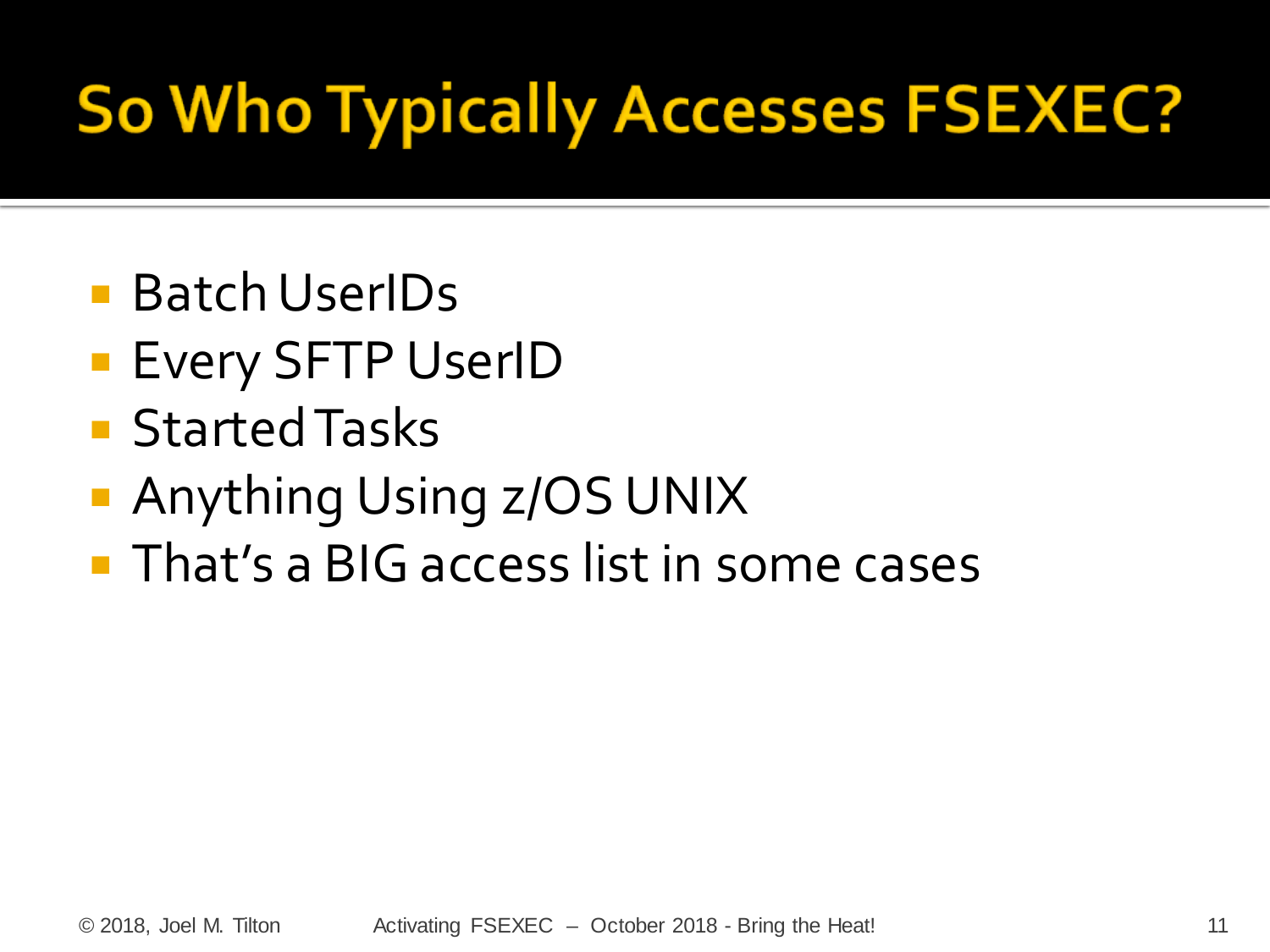# **Suggestion - Start Small**

- Start with securing of /tmp & /var/tmp
	- A First Step
	- **Prevent Trojan Horses**
- $\blacksquare$  Interestingly enough that means
	- **Creating a new moint point**
- **Profiles in FSEXEC are the underlying name of MVS** dataset name that contains the mounted zFS file system
- Based on analysis, can't really set up a profile just for /tmp today
	- /tmp is a part of / i.e. root file system
- Befriend the managers of your systems programmers!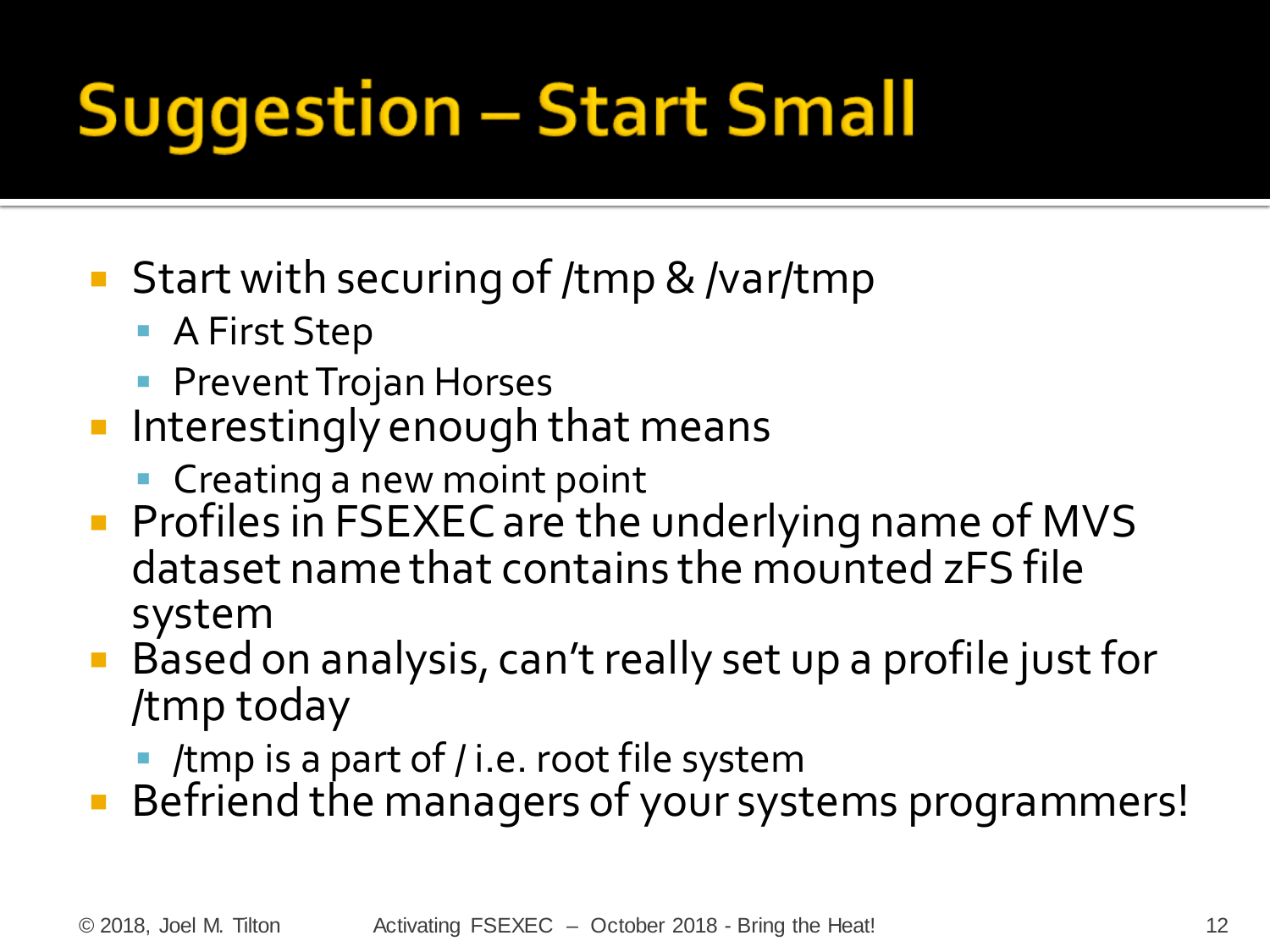#### **RFEs-Please Vote**

- **To my knowledge, no caching**
- Reduce CPU time for UNIX file security [especially if you have FSACCESS on \(116261\)](https://www.ibm.com/developerworks/rfe/execute?use_case=viewRfe&CR_ID=116261)
	- Uncommitted Candidate  $\rightarrow$  20 Votes
	- 20 Votes

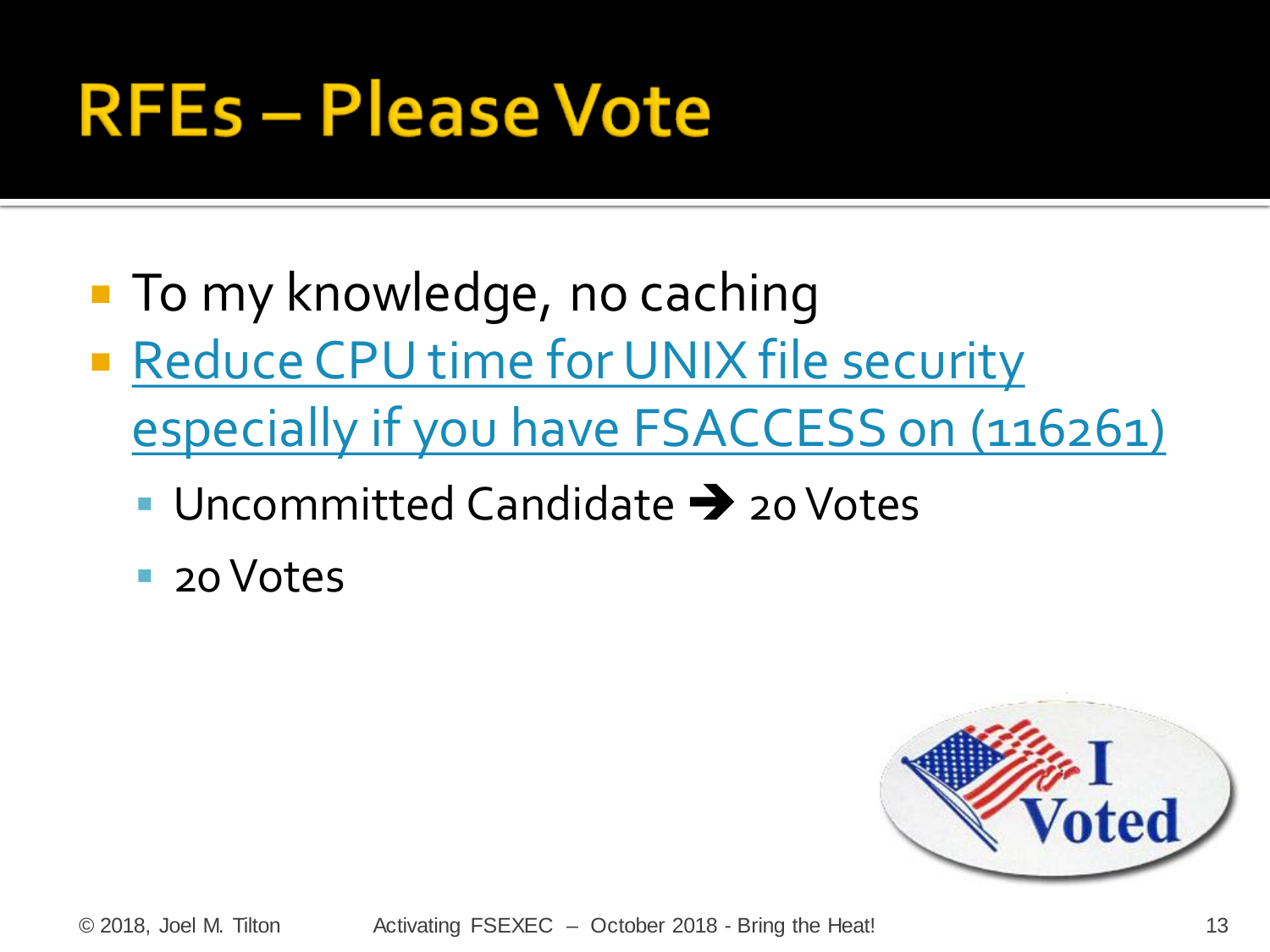#### **UNIXPRIV SUPERUSER.FILESYS.DIRSRCH**

- **Users with READ access to** SUPERUSER.FILESYS.DIRSRCH profile in the UNIXPRIV class can list files in a directory
- **Security improvement** 
	- So having access to the data itself is no longer necessary?
	- Should those of us administering permission bits only need READ to SUPERUSER.FILESYS.DIRSRCH \*instead of\* SUPERUSER.FILESYS ?
	- **It Depends. Your Mileage May Vary.**
- **Available with z/OS 2.2**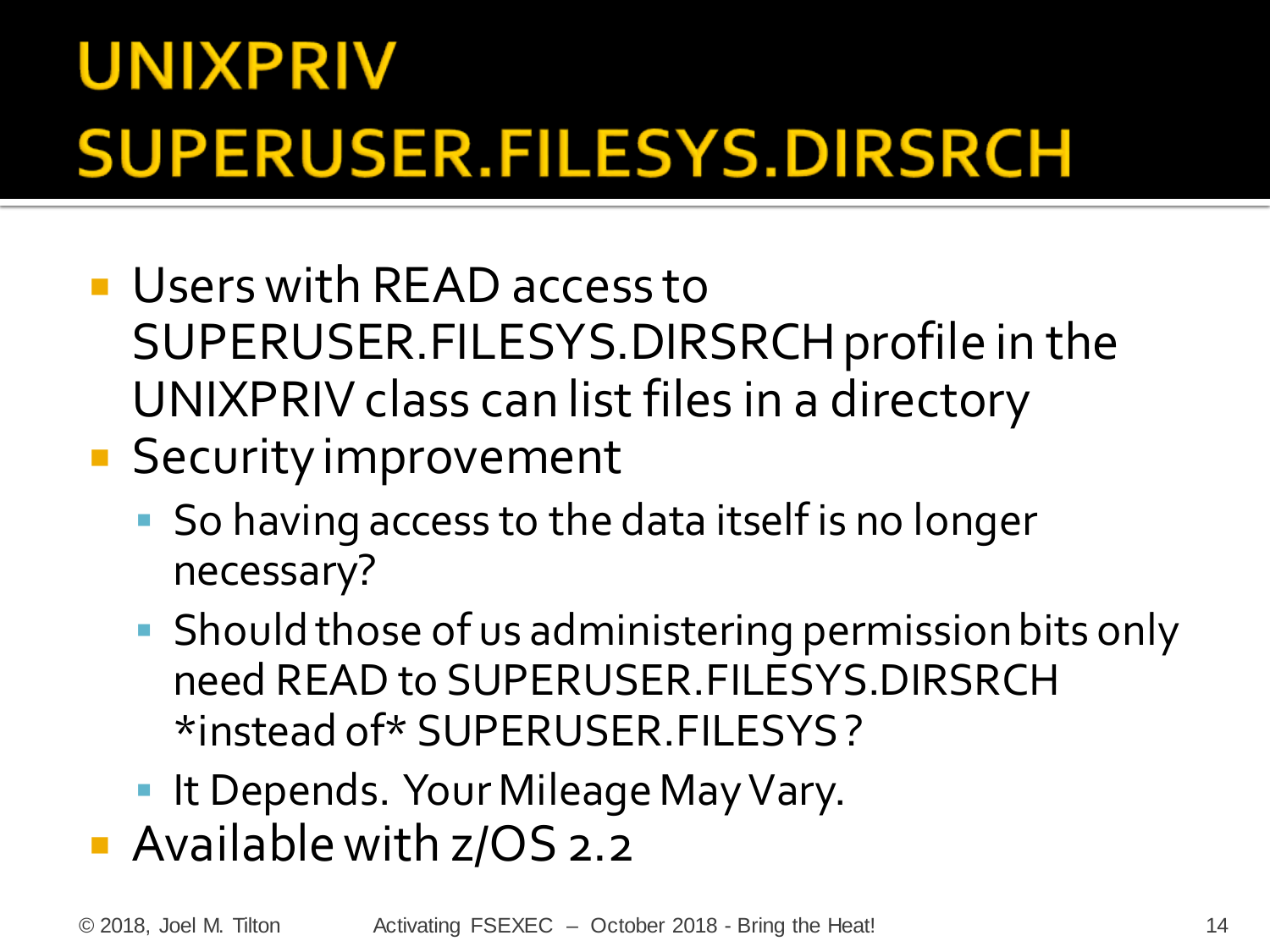# **Summary**

- **Turning on FSEXEC is not hard**
- **Trying to secure individual UNIX directories** will be the challenge
	- /tmp only? Need to change to its own mount point
- 50 million calls to RACF in a month
	- **39 million for root file system**
- **Start small and grow**
- **Vote for RFEs!**
- Your Mileage May Vary